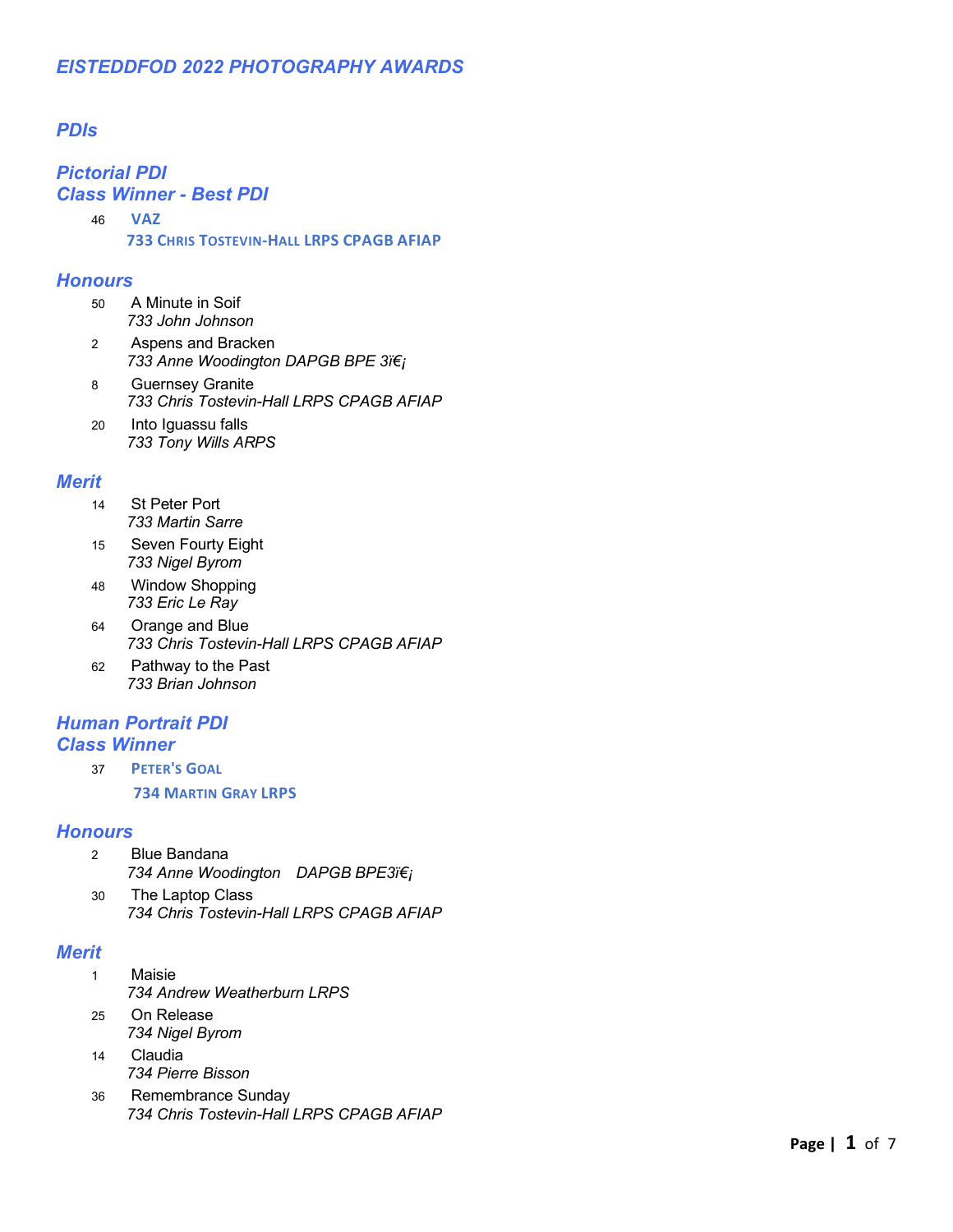## *Natural History PDI Class Winner*

59 **OX EYE DAISIES 735 CHRIS TOSTEVIN-HALL LRPS CPAGB AFIAP**

### *Honours*

- 53 Gannets nesting *735 Tony Wills ARPS*
- 22 Meadow pipit *735 Berni Kerrigan*
- 48 Cheetah in the Masai Mara *735 Martin Gray LRPS*

### *Merit*

- 7 Bluebells *735 Chris Tostevin-Hall LRPS CPAGB AFIAP*
- 8 Depressaria Daucella Lava *735 Derek Bridel AFIAP BPE2*
- 44 Jumping Spider with Grub *735 Derek Bridel AFIAP BPE2*
- 38 Fly on Eryngium Campestre *735 Anne Woodington DAPGB BPE3*
- 64 Kestrel hunting *735 Tony Wills ARPS*
- 10 Blue jelly fish *735 Joanne Mahy*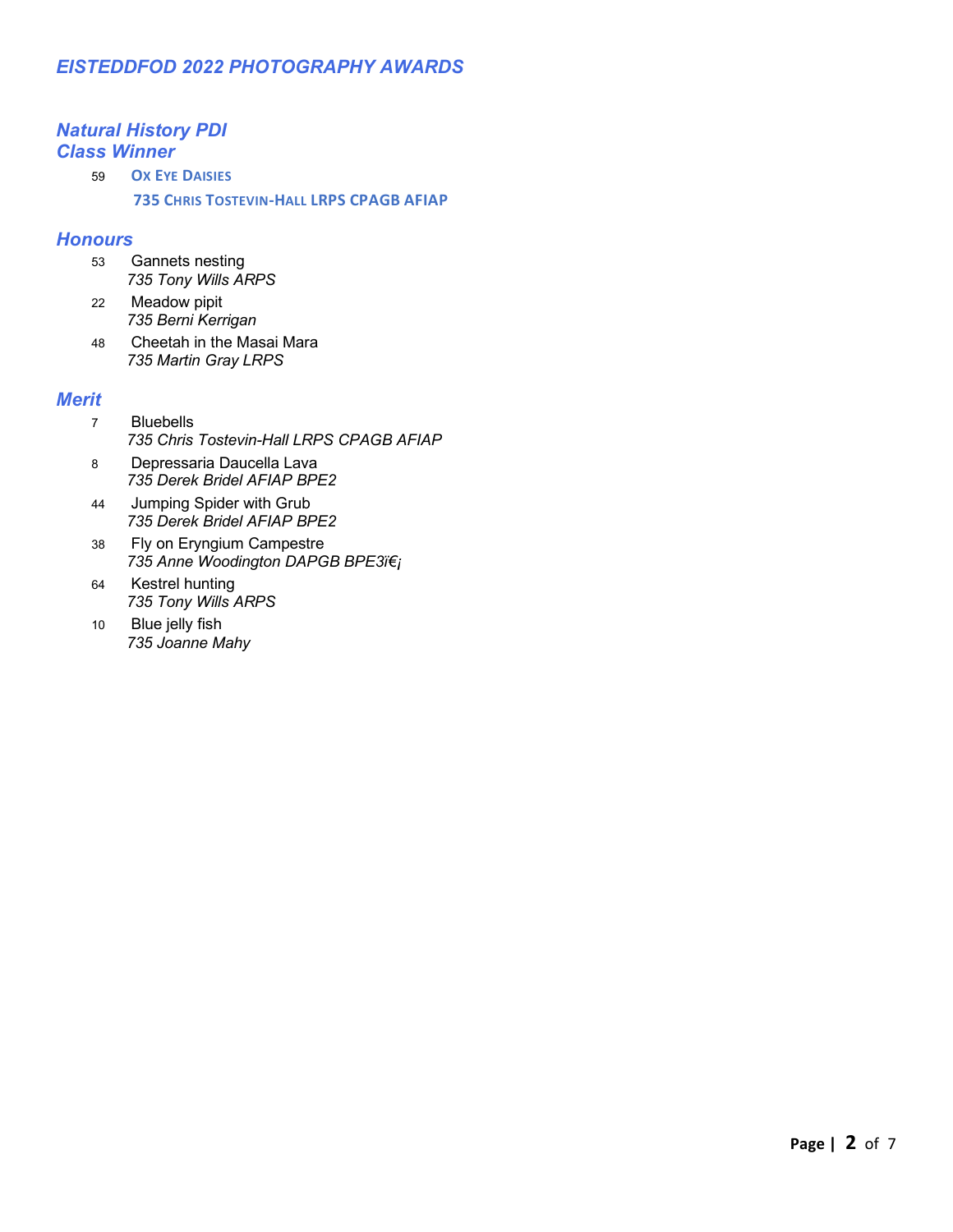## *PRINTS*

| <b>Class 730 MONOCHROME</b><br><b>PRINTS</b> |                      |                                 |                                   |                               |                                     |  |  |
|----------------------------------------------|----------------------|---------------------------------|-----------------------------------|-------------------------------|-------------------------------------|--|--|
| <b>Entry</b><br><b>No</b>                    | <b>Surname</b><br>J  | <b>Christian</b><br><b>Name</b> | <b>Photo Honours</b>              | <b>Title</b>                  | <b>Result</b>                       |  |  |
| 52                                           | <b>Domaille</b>      | <b>Nicholas</b>                 |                                   | <b>Wind Power</b>             | <b>Winner &amp; Centenary Award</b> |  |  |
| 16                                           | Molnar               | <b>Steve</b>                    | <b>LRPS</b>                       | Man on a Balcony              | <b>Honours</b>                      |  |  |
| 21                                           | Gray                 | Martin                          | <b>LRPS</b>                       | The Stand-off                 | <b>Honours</b>                      |  |  |
| 23                                           | Gray                 | Martin                          | <b>LRPS</b>                       | The School Run                | <b>Honours</b>                      |  |  |
| $5\phantom{.0}$                              | Paes                 | Carol                           | <b>ARPS</b>                       | Abandoned Hotel Room          | <b>Merit</b>                        |  |  |
| 24                                           | Woodington           | Anne                            | DAPGB BPE3                        | <b>Blue Swallow Motel</b>     | <b>Merit</b>                        |  |  |
| 38                                           | <b>Tostevin-Hall</b> | Chris                           | <b>LRPS CPAGB</b><br><b>AFIAP</b> | Flat Iron                     | <b>Merit</b>                        |  |  |
| 43                                           | <b>Bridel</b>        | Derek                           | AFIAP BPE2*                       | Look Out                      | <b>Merit</b>                        |  |  |
| 51                                           | <b>Byrom</b>         | Nigel                           |                                   | <b>Socially Distanced</b>     | <b>Merit</b>                        |  |  |
| $6\phantom{a}$                               | Paes                 | Carol                           | <b>ARPS</b>                       | Where Shall We Go Next        | Commended                           |  |  |
| 10                                           | Thompson             | Sam                             |                                   | <b>Bowling Alley</b>          | Commended                           |  |  |
| 12                                           | Wills                | Tony                            | <b>ARPS</b>                       | <b>Snowy Egret Reflection</b> | Commended                           |  |  |
| 13                                           | Wills                | Tony                            | <b>ARPS</b>                       | Top of the Wave               | Commended                           |  |  |
| 27                                           | <b>Byrom</b>         | Nigel                           |                                   | The Falls                     | Commended                           |  |  |
| 28                                           | <b>Byrom</b>         | Nigel                           |                                   | Tree, Val des Terres          | Commended                           |  |  |
| 29                                           | Frank                | Paul                            |                                   | <b>Brighton Beach</b>         | Commended                           |  |  |
| 40                                           | Priaulx              | Jayne                           | <b>LRPS</b>                       | Carriage                      | Commended                           |  |  |
| 49                                           | le Conte             | Anthony                         |                                   | <b>Highbury Trees</b>         | Commended                           |  |  |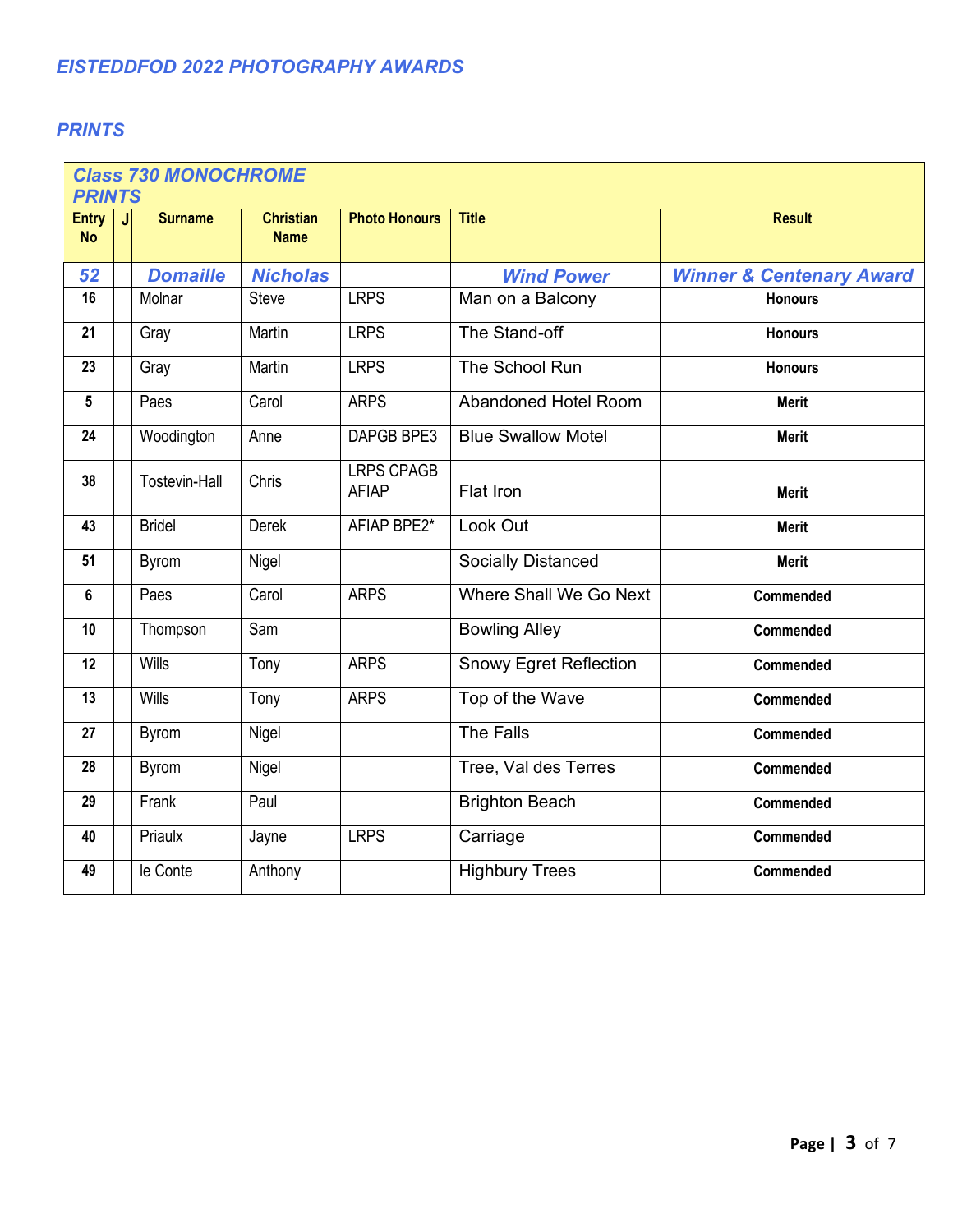| <b>Class 731 COLOUR PICTORIAL</b><br><b>PRINTS</b> |               |                      |                                 |                                             |                           |                |  |
|----------------------------------------------------|---------------|----------------------|---------------------------------|---------------------------------------------|---------------------------|----------------|--|
| <b>Entry</b><br><b>No</b>                          | <b>Junior</b> | <b>Surname</b>       | <b>Christian</b><br><b>Name</b> | <b>Photo</b><br><b>Honours</b>              | <b>Title</b>              | <b>Result</b>  |  |
| 55                                                 |               | <b>Le Conte</b>      | <b>Anthony</b>                  |                                             | <b>Tuscany 2</b>          | <b>Winner</b>  |  |
| 20                                                 |               | Woodington           | Anne                            | <b>DAPGB</b><br>BPE3                        | They Just Upped and Left  | <b>Honours</b> |  |
| 34                                                 |               | Johnson              | <b>Brian</b>                    |                                             | Soaking up the Sun        | <b>Honours</b> |  |
| 43                                                 |               | <b>Bideau</b>        | Carl                            |                                             | <b>Sunset Over Rousse</b> | <b>Honours</b> |  |
| 16                                                 |               | Gray                 | Martin                          | <b>LRPS</b>                                 | The End of the Day        | <b>Merit</b>   |  |
| 41                                                 |               | <b>Tostevin-Hall</b> | Chris                           | <b>LRPS</b><br><b>CPAGB</b><br><b>AFIAP</b> | Slipway "J" Bordeaux      | <b>Merit</b>   |  |
| 45                                                 |               | Priaulx              | Jayne                           | <b>LRPS</b>                                 | <b>Water Wheels</b>       | <b>Merit</b>   |  |
| 46                                                 |               | Priaulx              | Jayne                           | <b>LRPS</b>                                 | Geum                      | <b>Merit</b>   |  |
| 51                                                 |               | Marshall             | Mike                            |                                             | Red Cap                   | <b>Merit</b>   |  |
| 54                                                 |               | le Conte             | Anthony                         |                                             | Tuscany                   | <b>Merit</b>   |  |
| $\overline{2}$                                     |               | Millard              | Robin                           |                                             | <b>Beach Wonderland</b>   | Commended      |  |
| 3                                                  |               | Millard              | Robin                           |                                             | Lone Swimmer              | Commended      |  |
| 4                                                  |               | Paes                 | Carol                           | <b>ARPS</b>                                 | Ronda in the Rain         | Commended      |  |
| 10                                                 |               | Weatherburn          | Andrew                          | <b>LRPS</b>                                 | <b>Portinfer Surfing</b>  | Commended      |  |
| 15                                                 |               | Gray                 | Martin                          | <b>LRPS</b>                                 | <b>Fast and Flexible</b>  | Commended      |  |
| 18                                                 |               | Woodington           | Anne                            | <b>DAPGB</b><br>BPE3                        | Lone Bush in the Desert   | Commended      |  |
| 26                                                 |               | Byrom                | Nigel                           |                                             | Candie Camelia            | Commended      |  |
| 27                                                 |               | Frank                | Paul                            |                                             | Orange                    | Commended      |  |
| 32                                                 |               | Johnson              | Rebecca                         |                                             | <b>Pink Sensation</b>     | Commended      |  |
| 38                                                 |               | Kerrigan             | Bernie                          |                                             | <b>That Was Close</b>     | Commended      |  |
| 50                                                 |               | Marshall             | Mike                            |                                             | Double Cross              | Commended      |  |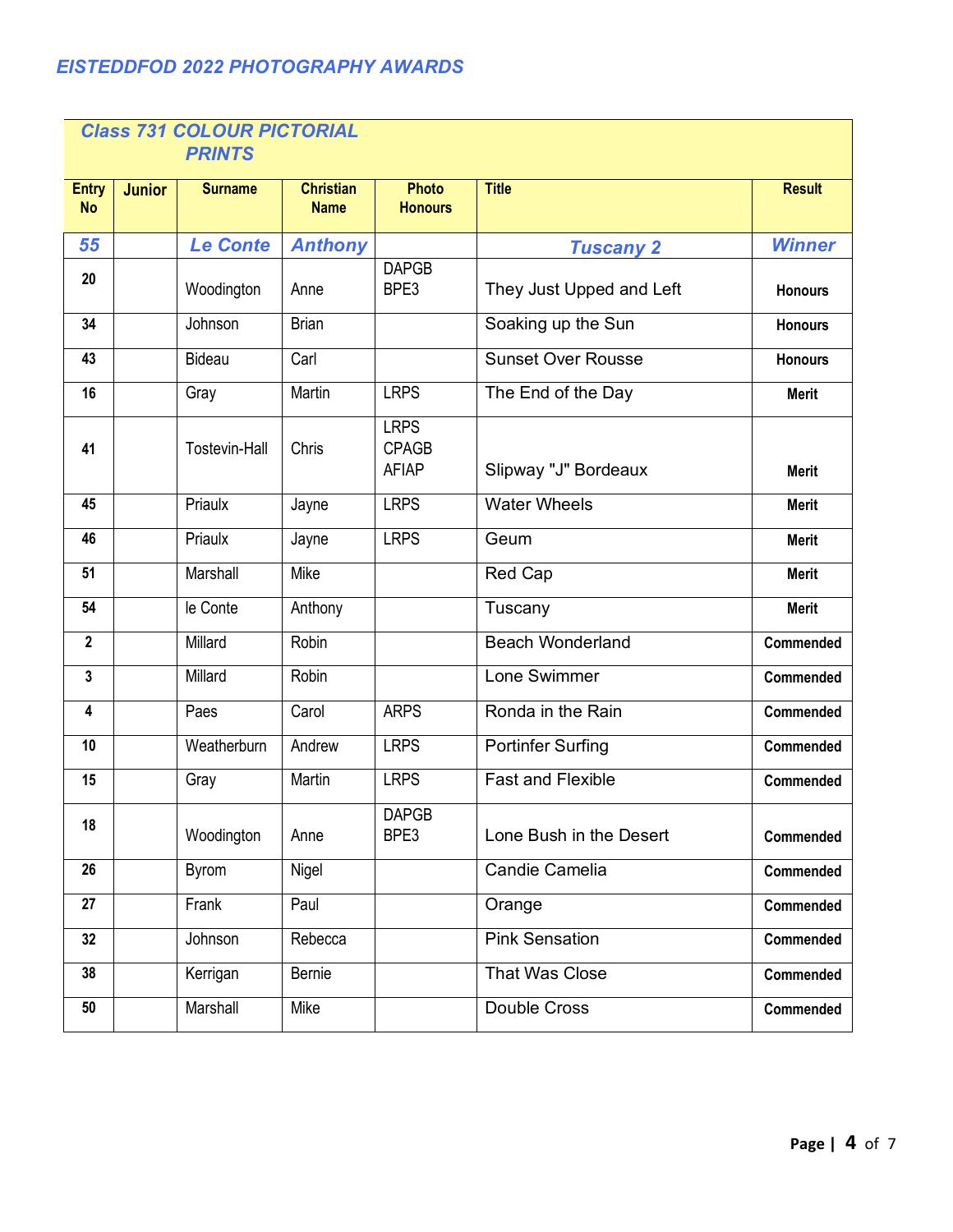| <b>Class 732 PORTRAIT PRINTS</b> |               |                |                                 |                      |                          |                  |  |
|----------------------------------|---------------|----------------|---------------------------------|----------------------|--------------------------|------------------|--|
| <b>Entry</b><br><b>No</b>        | <b>Junior</b> | <b>Surname</b> | <b>Christian</b><br><b>Name</b> | <b>Photo Honours</b> | <b>Title</b>             | <b>Result</b>    |  |
| 16                               |               | <b>Gray</b>    | <b>Martin</b>                   | <b>LRPS</b>          | <b>Besties</b>           | <b>Winner</b>    |  |
| $\overline{7}$                   |               | Thompson       | Sam                             |                      | Punk                     | <b>Honours</b>   |  |
| 13                               |               | Weatherburn    | Andrew                          | <b>LRPS</b>          | <b>Watching Over You</b> | <b>Honours</b>   |  |
| 17                               |               | Gray           | Martin                          | <b>LRPS</b>          | Megan's Triumph          | <b>Honours</b>   |  |
| 14                               |               | Weatherburn    | Andrew                          | <b>LRPS</b>          | Theo                     | <b>Merit</b>     |  |
| 21                               |               | <b>Byrom</b>   | Nigel                           |                      | The Christening          | <b>Merit</b>     |  |
| 29                               |               | Johnson        | <b>Brian</b>                    |                      | The Man in Black         | <b>Merit</b>     |  |
| 36                               |               | le Conte       | Anthony                         |                      | Fête des Remparts        | <b>Merit</b>     |  |
| 37                               |               | <b>Bisson</b>  | Pierre                          |                      | Ella                     | <b>Merit</b>     |  |
| $5\phantom{.0}$                  |               | Paes           | Carol                           | <b>ARPS</b>          | <b>Girls Together</b>    | Commended        |  |
| 8                                |               | Thompson       | Sam                             |                      | Sister of Mercy          | <b>Commended</b> |  |
| 9                                |               | Molnar         | <b>Steve</b>                    | <b>LRPS</b>          | <b>Happy Band</b>        | Commended        |  |
| 15                               |               | Gray           | Martin                          | <b>LRPS</b>          | The Final Frame          | Commended        |  |
| 24                               |               | Frank          | Paul                            |                      | Menu                     | Commended        |  |
| 35                               |               | le Conte       | Anthony                         |                      | Jessica                  | Commended        |  |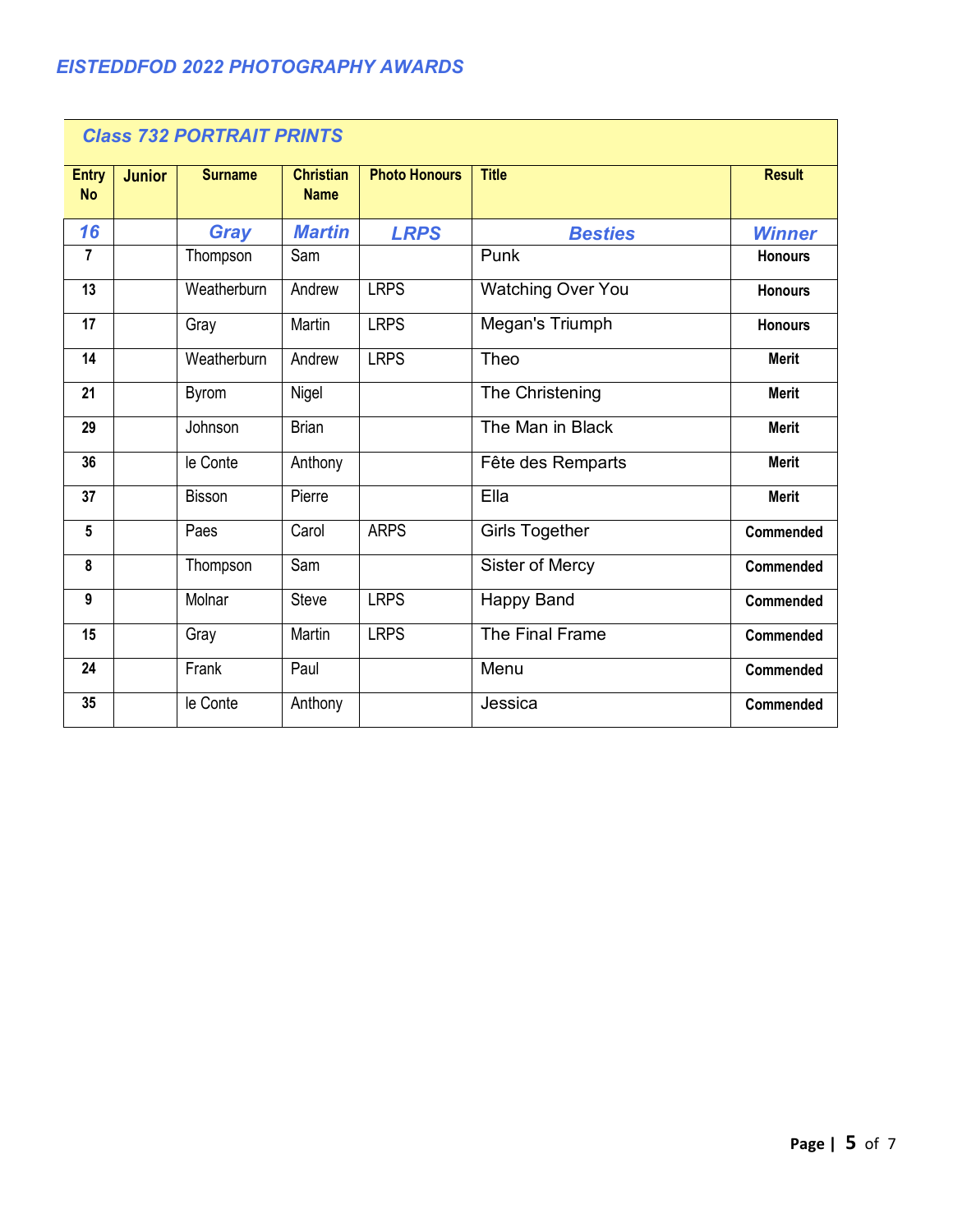| <b>Class 737</b>          |               | <b>NATURE PRINTS</b> |                                 |                                |                                  |                  |
|---------------------------|---------------|----------------------|---------------------------------|--------------------------------|----------------------------------|------------------|
| <b>Entry</b><br><b>No</b> | <b>Junior</b> | <b>Surname</b>       | <b>Christian</b><br><b>Name</b> | <b>Photo</b><br><b>Honours</b> | <b>Title</b>                     |                  |
| $\overline{7}$            |               | Gray                 | <b>Martin</b>                   | <b>LRPS</b>                    | <b>Sparrow Feeding Chick</b>     | <b>Winner</b>    |
| 6                         |               | Gray                 | Martin                          | <b>LRPS</b>                    | Grasshopper on a Leaf            | <b>Honours</b>   |
| 43                        |               | Priaulx              | Jayne                           | <b>LRPS</b>                    | <b>Unfurling Bracken</b>         | <b>Honours</b>   |
| 44                        |               | <b>Bridel</b>        | <b>Derek</b>                    | <b>AFIAP</b><br>BPE2*          | <b>Ginger Flower Activity</b>    | <b>Honours</b>   |
| $\overline{2}$            |               | Mahy                 | Joanne                          |                                | <b>Big Male Roe Stag</b>         | <b>Merit</b>     |
| 4                         |               | Millard              | Robin                           |                                | Cosmos                           | <b>Merit</b>     |
| 31                        |               | Frank                | Paul                            |                                | Itch                             | <b>Merit</b>     |
| 45                        |               | <b>Bridel</b>        | <b>Derek</b>                    | <b>AFIAP</b><br>BPE2*          | Glass Eye Frog                   | <b>Merit</b>     |
| 46                        |               | <b>Bridel</b>        | <b>Derek</b>                    | <b>AFIAP</b><br>BPE2*          | Stonechat                        | <b>Merit</b>     |
| $\mathbf{3}$              |               | Mahy                 | Joanne                          |                                | Roe Stag in the Wild             | Commended        |
| 27                        |               | Woodington           | Anne                            | <b>DAPGB</b><br>BPE3           | <b>Burrowing Owl on Post</b>     | Commended        |
| 28                        |               | Woodington           | Anne                            | <b>DAPGB</b><br>BPE3           | Large White on Bristly Ox-tongue | Commended        |
| 29                        |               | Woodington           | Anne                            | <b>DAPGB</b><br>BPE3           | Purple Sandpiper Jaonneuse Bay   | <b>Commended</b> |
| 30                        |               | Domaille             | Nicholas                        |                                | Gladioli                         | Commended        |
| 38                        |               | Kerrigan             | <b>Bernie</b>                   |                                | <b>Oyster Catcher</b>            | Commended        |
| 40                        |               | Kerrigan             | <b>Bernie</b>                   |                                | <b>Dotterel</b>                  | <b>Commended</b> |